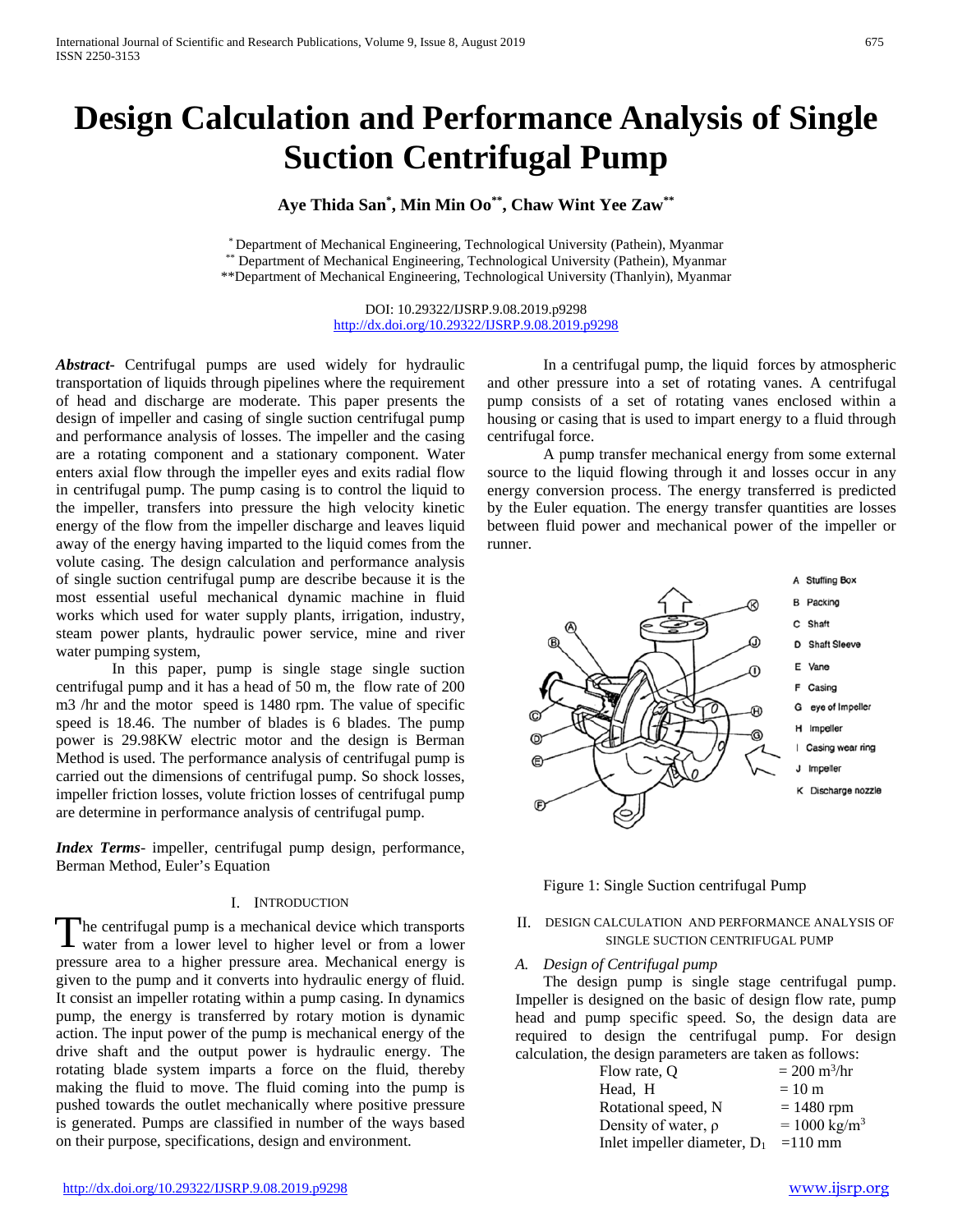| Outlet impeller diameter, $D_2 = 310$ mm |            |
|------------------------------------------|------------|
| Impeller width at inlet, $b_1$           | $=40$ mm   |
| Impeller width at outlet, $b_2$          | $=25$ mm   |
| Overall efficiency, $\eta_0$             | $= 90 %$   |
| Suction pipe diameter                    | $= 6$ inch |
| Discharge pipe diameter                  | $=$ 3 inch |

The design of centrifugal pump incluses a large number of inters dependent variables so there are several possible designs for the same duty. One of the most difficult design problems is to predict the impeller head slip. The difference between the theoretical head for a number of impeller vanes and the theoretical head deduced from the net horse power given to the fluid passing through the impeller. Before pump design or selection can be got, specification is needed to be established which express several requirements.

Specific speed is used to classify impeller on the basic o f their performance, and proportions regardless of their actual size or the speed at which they operate.

Specific speed; 
$$
n_s = 3.65N \frac{\sqrt{Q}}{1^{\frac{3}{4}}}
$$
 (1)  
\nWhere, ns = specific speed  
\n $Q = \text{flow rate}$   
\nN= rotational speed  
\nH = head

Capacity, volute flow rate of a pump is the amount of water pumped per unit time and it is also known traditionally as volume flow rate. The capacity is directly related with the velocity of flow in the suction pipe.

Capacity; 
$$
Q = AV
$$

\nWhere,  $A = \text{area of pipe}$ 

\n $V = \text{volume flow rate}$ 

Water power and shaft power

The water power is the power imported to the water by the pump. To calculate the water power, the flow rate and the pump head must be known. As a result, to provide a certain amount of power to the water a large amount of power must be provided to the pump shaft. The power is called brake power. The efficiency of the pump determines how much more power is required at the shaft.

The water power is determine from the relationship

$$
N = \rho g H Q
$$
\nWhere,  $\rho$  = density of water

\n
$$
g = gravitational acceleration
$$
\n(3)

The shaft power is;

shaff power = 
$$
\frac{\text{waterpower}}{\eta_0}
$$
 (4)

\nWhere,  $\eta_0$  = overall efficiency

Pump efficiency is

$$
\eta_0 = \eta_m \times \eta_v \times \eta_r \tag{5}
$$

Where,  $\eta_m$  = mechanical efficiency  $\eta_r$  =hydraulic efficiency  $n_v$ = volumetric efficiency

The inlet area of a impeller is;

$$
A_1 = \frac{\pi}{4} D_1^2 \tag{6}
$$

Where,  $D_1$  = inlet impeller diameter The outlet area of a impeller is;

$$
A_2 = \pi D_2 b_2 \tag{7}
$$

Where,  $D_2$  = outlet impeller diameter  $b_2$  = impeller width at outlet

Velocity diagram

A study of the several component velocities of flow through an impeller is best carried out graphically by mean of velocity vectors. The shape of such vector diagram is triangular and they are called velocity triangles. It can be drawn for any point of the flow path through the impeller, but usually attention is focused on the inlet and outlet triangles.



Figure 2: Inlet Flow Velocity and Outlet Flow Velocity Diagram

The blade velocity at inlet is;

$$
U_1 = \frac{\pi D_1 N}{60}
$$
 (8)

Where,  $U_1$  = blade velocity  $N =$  rotational speed

The relative velocity at inlet is;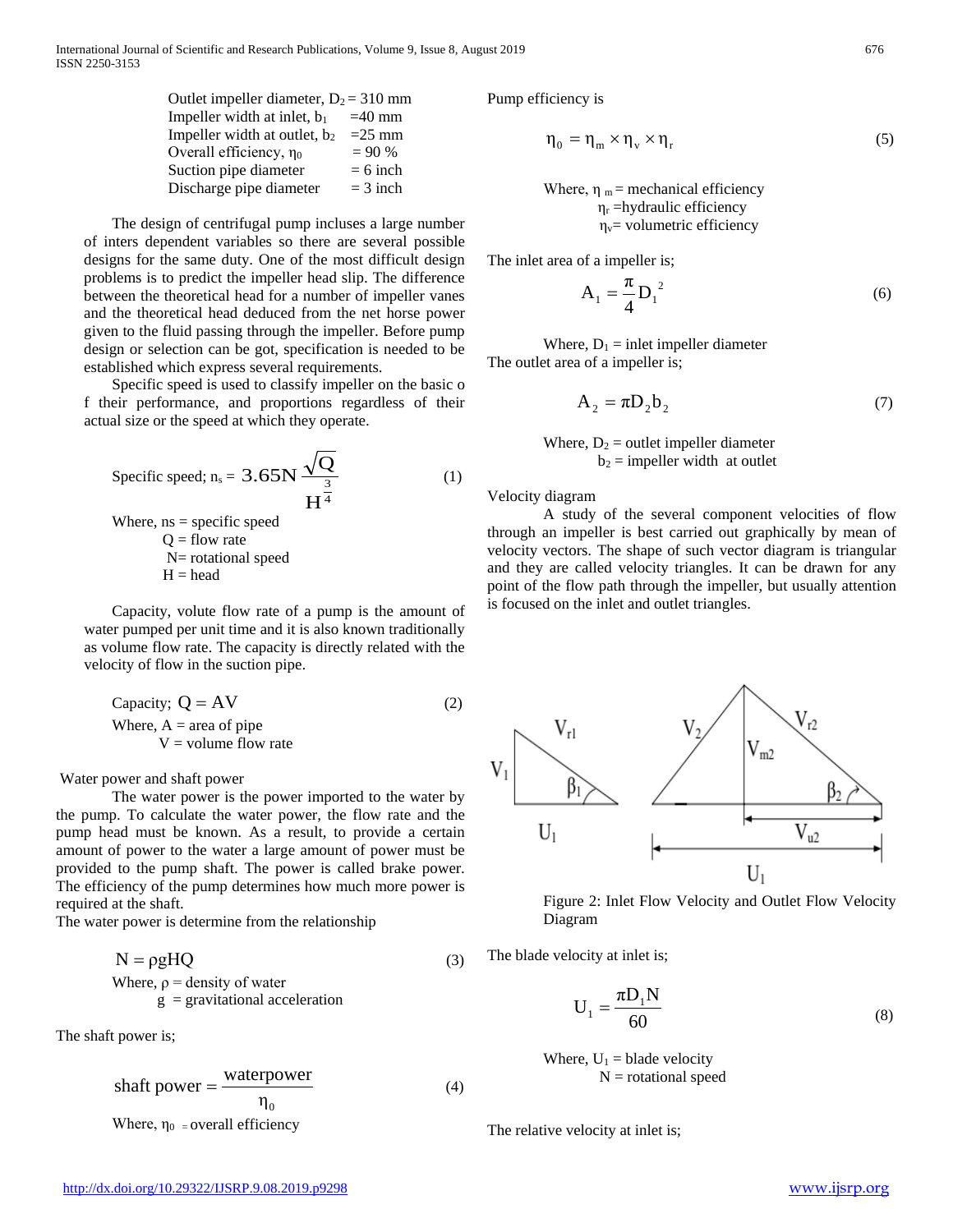International Journal of Scientific and Research Publications, Volume 9, Issue 8, August 2019 677 ISSN 2250-3153

$$
V_{f1} = \frac{Q}{\pi D_1 b_1} \tag{9}
$$

Where,  $V_{f1}$  = radial velocity at inlet  $b_1$  = impeller width at inlet

The blade angle at inlet is;

$$
\tan\beta_1 = \frac{\mathbf{V}_{\text{f1}}}{\mathbf{U}_1 - \mathbf{V}_{\text{ol}}} \tag{10}
$$

Where,  $V_{\omega 1}$  = tangential velocity  $\beta_1$  = blade angle at inlet

The blade velocity at outlet is;

$$
U_2 = \frac{\pi D_2 N}{60} \tag{11}
$$

Where;  $U_2$  = tangential blade velocity

The relative velocity at outlet is;

$$
V_{r2} = \frac{Q}{\pi D_2 b_2} \tag{12}
$$

Where,  $V_{f2}$  = radial velocity at outlet  $b_2$  = impeller width at outlet

### III. PERFORMANCE ANALYSIS OF SINGLE SUCTION CENTRIFUGAL PUMP

Net Theoretical Head

If the slip factor is known, the net theoretical head may be obtained from Euler's head. By using Euler's equation, It is possible to relate the theoretical characteristic obtained to the actual characteristic for various losses responsible for the difference. The slip factor is used which various with flow rate, enables the net theoretical head curve to obtained. At flow rate below design flow rate, separation occurs on the suction side of the blade.

The net theoretical head is calculated by;

$$
H_{\rm thn} = \frac{U_2 V_{\omega 2}}{g} \tag{17}
$$

At the outlet, the whirl velocity is ;

$$
V_{\omega 2} = U_2 \sigma - V_{\omega 2} \cot \beta_2 \tag{18}
$$

the blade angle at outlet is;

$$
\tan \alpha_2 = \frac{V_{r2}}{V_{\omega 2}}
$$
 (13)

Where;  $\alpha_2$  = guide vane angle at outlet

$$
V_{\omega 2}
$$
 = tangential velocity at outlet

$$
\tan\beta_2 = \frac{\mathbf{v}_{\text{f2}}}{\mathbf{U}_2 - \mathbf{V}_{\text{d2}}} \tag{14}
$$

Where;  $V_{\omega^2}$  = tangential velocity at outlet  $\beta_2$  = blade angle at outlet

Theoretical head is;

$$
H_{th} = \frac{1}{g} U_2 V_{\omega 2}
$$
  
Where; H<sub>th</sub> = theoretical head (15)

Blade number

Higher frication losses are related to many blade casing low blade loading. The choice of fewer blades leading to a higher blade loading hydraulic losses may rise due to increasing secondary flow and stronger deviating between blade and flow direction.

$$
Z \approx k \frac{D_2 + D_1}{D_2 - D_1} \sin \frac{\beta_1 + \beta_2}{2}
$$
 (16)

Where,  $\sigma$  = slip factor

$$
\sigma = 1 - \frac{(\sin \beta_2)^{0.5}}{\beta_1 Z^{0.7}}
$$
 (19)

Shock Losses

The shock loss is considered major losses at the impeller inlet caused by the mismatch of fluid and metal angles. Shock losses are finding everywhere in the flow range of the pump. Shock loss is given by following equation;

$$
h_s = k(Q_s - Q_N)^2 \tag{20}
$$

Maximum flow rate;

$$
\mathbf{Q}_{\mathrm{N}} = \pi \mathbf{D}_{1} \mathbf{b}_{1} \mathbf{V}_{\mathrm{ol}} \tag{21}
$$

The shut off head;

$$
H_{\text{shut-off}} = \frac{U_2^2 - U_1^2}{2g} \tag{22}
$$

In the shut off condition is,  $Q = 0$  and  $h_s = H_{shut-off}$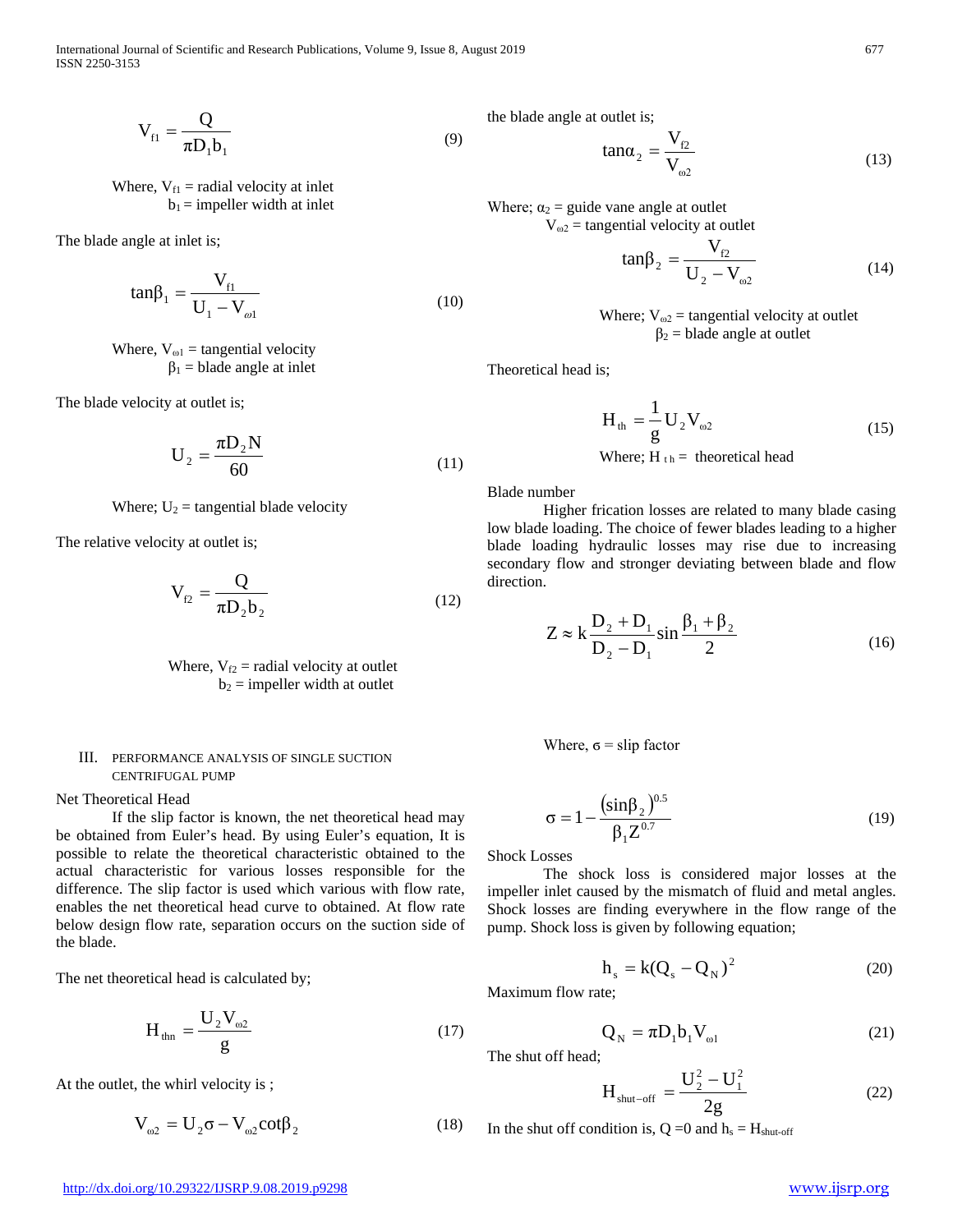International Journal of Scientific and Research Publications, Volume 9, Issue 8, August 2019 678 ISSN 2250-3153

The hydraulic efficiency is;

$$
\eta_{\rm r} = 1 - \frac{0.42}{\left(\log D_1 - 0.172\right)^2} \tag{23}
$$

The flow rate and the shock loss of head is showed in Figure 3. The shock loss of head is increasing when the flow rate is decreasing. Shock loss is not in the design point condition. If this condition is over, the value of the shock loss of head is high.



Figure 3 Shock Losses and Flow Rate Graph

#### Impeller Friction losses

The impeller was designed that the width of the impeller would become small and friction loss at the flow passage would become large. Therefore to relive the increase in friction losses, radial flow passage on the plane of the impeller was adopted. The friction losses can be found for energy dissipation due to contact of the fluid with solid boundaries such as stationary vanes, impeller, casing, disk and diffuser.

The impeller friction losses are;

$$
h_1 = \frac{b_2 (D_2 - D_1)(V_{r1} - V_{r2})^2}{2\sin\beta_2 H_r 4g}
$$
 (24)

The hydraulic radius;

$$
H_r = \frac{b_2 \left(\frac{\pi D_2}{Z}\right) \sin\beta_2}{b_2 + \left(\frac{\pi D_2}{Z}\right) \sin\beta_2}
$$
 (25)

The inlet relative velocity is;

$$
V_{r1} = \frac{V_{\omega 1}}{\sin \beta_1} \tag{26}
$$

The outlet relative velocity;

$$
V_{r2} = \frac{V_{\omega 2}}{\sin \beta_2} \tag{27}
$$

In figure 4 is showed the influence of the geometry of the impeller friction losses. The analysis of the curves descries that small difference between the points for the flow rate and the impeller friction loss of head. The impeller loss of head is increasing when the flow rate is increasing.



Flow Rate,  $Q(m^3/s)$ 

Figure 4 Impeller Friction Losses and Flow Rate Graph

The losses of Volute Friction

The losses of volute friction results from a mismatch of the velocity is outer the impeller and the velocity in the volute throat. If the velocity reaching the volute throat is larger than the velocity at the throat, the velocity head difference is less. The velocity reaching the volute throat by assuming that the velocity is leaving the impeller decreases in proportional to the radius because of the conservation of angular momentum.

The volute friction loss are;

$$
h_2 = \frac{C_v V_3^2}{2g}
$$
 (28)

The volute throat velocity is;

$$
V_3 = \frac{Q}{A_3} \tag{29}
$$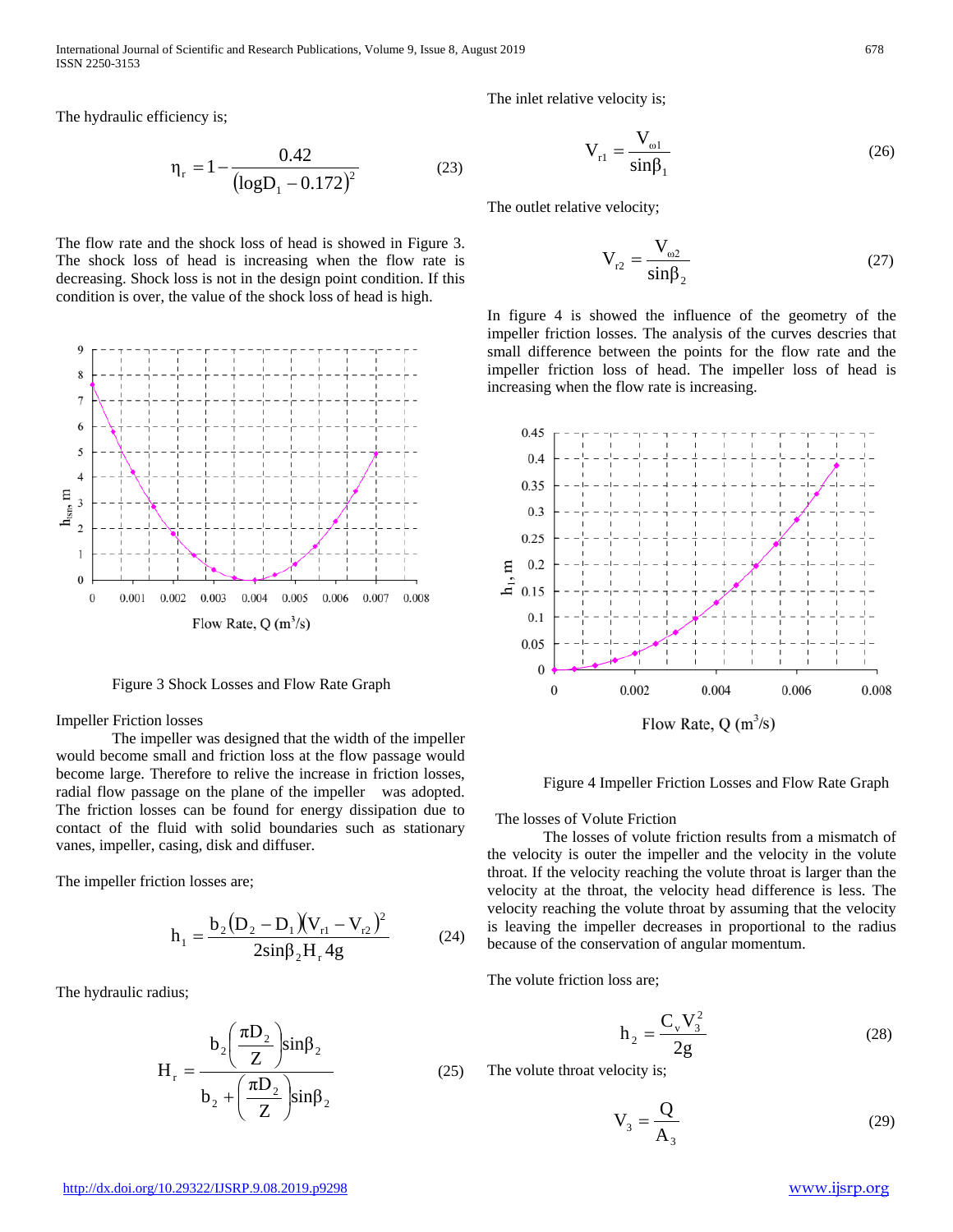The volute throat area;

$$
A_3 = V_{u2} \left( \frac{D_2}{D_3} \right) \tag{30}
$$

Whirl velocity;

$$
V_{u2} = U_2 - V_{\omega 2} \cot \beta_2 \tag{31}
$$

The volute flow coefficient is;

$$
C_{v} = 1 + \left(0.02 \times \frac{L_{vm}}{D_{vm}}\right)
$$
 (32)

The volute circumferential length;

$$
L_{\rm vw} = \frac{\pi D_1}{8} \tag{33}
$$

The diameter of volute is get tangent circle from the geometry of volute casing.

The volute mean diameter is;

$$
D_{\rm vn} = \frac{D_1}{8} \tag{34}
$$



Flow Rate,  $Q(m^3/s)$ 

Figure 5 Volute Friction Losses and Flow Rate Graph

The volute losses and flow rate graph are figure 5. When the flow rate is increased, the volute friction loss of head increases. The volute friction coefficient is decrease for small values of the volute flow coefficient.

## IV. DESIGN RESULTS OF CENTRIFUGAL PUMP

Table I: calculation Result of single suction centrifugal pump

| N <sub>0</sub> | <b>Descriptions</b>        | Symbol         | <b>Results</b>          |
|----------------|----------------------------|----------------|-------------------------|
| 1              | Guide Vane angle at inlet  | $\alpha_1$     | 0                       |
| 2              | Guide Vane angle at outlet | $\alpha_2$     | $6.23^\circ$            |
| 3              | Blade angle at inlet       | $\beta_1$      | 24.98°                  |
| 4              | Blade angle at outlet      | $\beta$ 2      | $32^\circ$              |
| 5              | Number of blades           | Z              | 6                       |
| 6              | Inlet area of impeller     | $A_1$          | $0.0863$ m <sup>2</sup> |
| 7              | Outlet area of impeller    | $A_2$          | $0.0243 \text{ m}^2$    |
| 8              | Specific Speed             | n <sub>s</sub> | 18.46                   |
| 9              | Water power                |                | 20.12Hp                 |
| 10             | Shaft power                |                | 29.98 KW                |

## V. CONCLUSION

Centrifugal pump are fluid kinetic machines designed for increasing power within a rotating impeller. In centrifugal pumps, the delivery head is depended on the flow rate. This relationship, are called pump performance, is illustrated by curves. Characteristic curve of a centrifugal pump value is getting of theoretical head, slip, shock losses, impeller losses and volute losses are calculated by varying volume flow rate. The performance analysis of centrifugal pump is predicted in this paper.

A centrifugal pump is using a rotating impeller to increase the pressure and flow rate of a fluid. The fluid is entering the pump impeller along to the rotating axis and is accelerating by the impeller, flowing radial outwards into a diffuser or volute chamber, from where it exits into the downstream piping system. The angle value of inlet and outlet blade angel degree are large the pump pressure is fall down. The impeller is very important in pump because that can be change many performance of a fluid work.

## ACKNOWLEDGMENT

The author likes to express her special thanks to Dr. Aye Aye Thin, Professor, Department of Mechanical Engineering Technological University (Pathein). The author is mentioning all of her teachers and parents who taught her everything from childhood until now, and her colleagues for their encouragement, helpful suggestion, true-line guidance, supervision this paper.

## **REFERENCES**

[1] Larry Bachus, and Angel Custodio.2003. Known and Understand Centrifugal pump. Japan. Bachus Company.Tkoyo113.